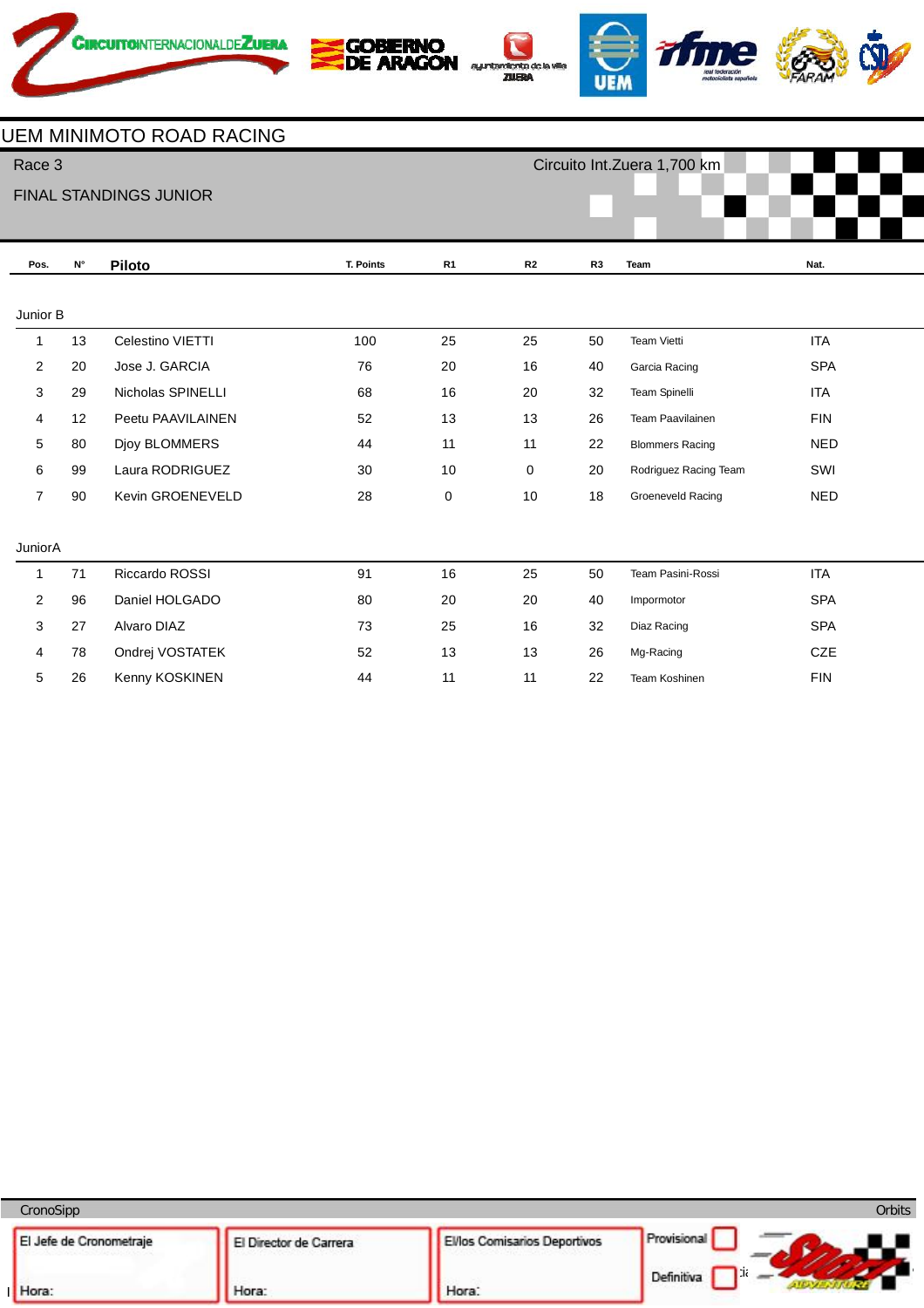









## UEM MINIMOTO ROAD RACING

| Race 3 |                         |             |                     |                  |                | Circuito Int. Zuera 1,700 km |                |                   |            |  |
|--------|-------------------------|-------------|---------------------|------------------|----------------|------------------------------|----------------|-------------------|------------|--|
|        | FINAL STANDINGS MINI GP |             |                     |                  |                |                              |                |                   |            |  |
|        | Pos.                    | $N^{\circ}$ | <b>Piloto</b>       | <b>T. Points</b> | R <sub>1</sub> | R2                           | R <sub>3</sub> | Team              | Nat.       |  |
|        | 1                       | 44          | Toni ARBOLINO       | 95               | 25             | 20                           | 50             | <b>RMU Moto</b>   | <b>ITA</b> |  |
|        | 2                       | 14          | <b>Bruno IERACI</b> | 85               | 20             | 25                           | 40             | MC Pasini Racing  | <b>ITA</b> |  |
|        | 3                       | 46          | Jeremy ALCOBA       | 64               | 16             | 16                           | 32             |                   | <b>SPA</b> |  |
|        | 4                       | 111         | Sergio GARCIA       | 52               | 13             | 13                           | 26             | Sermoto SG Racing | <b>SPA</b> |  |
|        | 5                       | 17          | Iván VAZQUEZ        | 44               | 11             | 11                           | 22             |                   | <b>SPA</b> |  |

CronoSipp Orbits Provisional El/los Comisarios Deportivos El Jefe de Cronometraje El Director de Carrera  $w = w$  $\Box$ Hora: I Hora: Hora: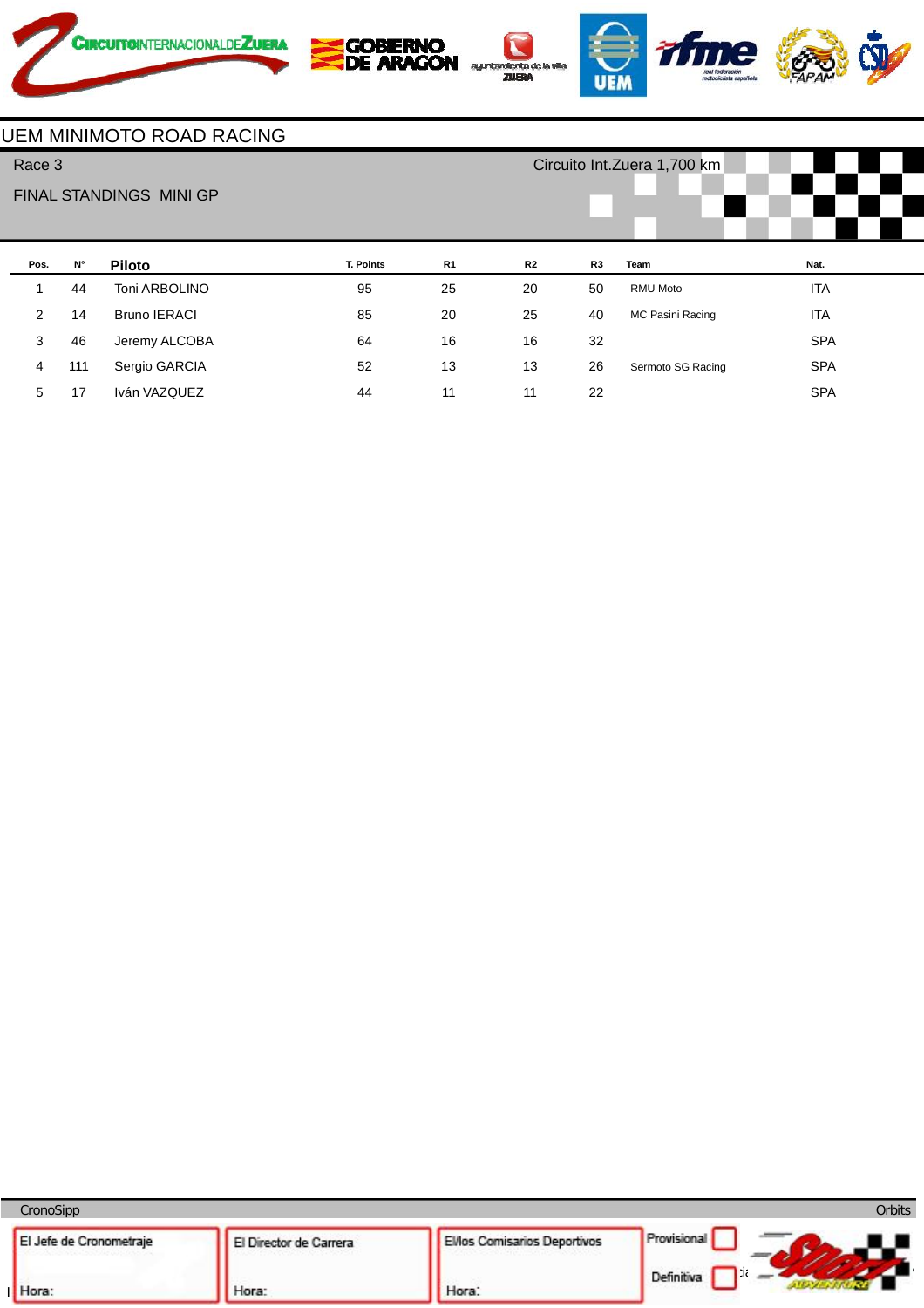









UEM MINIMOTO ROAD RACING

| Race 3                          |                |                    |                  |                |                |                | Circuito Int. Zuera 1,700 km |            |  |  |
|---------------------------------|----------------|--------------------|------------------|----------------|----------------|----------------|------------------------------|------------|--|--|
| FINAL STANDINGS SENIOR - UPDATE |                |                    |                  |                |                |                |                              |            |  |  |
|                                 |                |                    |                  |                |                |                |                              |            |  |  |
| Pos.                            | N°             | <b>Piloto</b>      | <b>T. Points</b> | R <sub>1</sub> | R2             | R <sub>3</sub> | Team                         | Nat.       |  |  |
|                                 |                |                    |                  |                |                |                |                              |            |  |  |
|                                 | Senior Open 40 |                    |                  |                |                |                |                              |            |  |  |
| $\mathbf 1$                     | 101            | Andrea PATACCA     | 100              | 25             | 25             | 50             | Team Patacca                 | <b>ITA</b> |  |  |
| $\overline{2}$                  | 46             | Daniel GALLEGO     | 72               | 20             | 20             | 32             | Team Gallego                 | <b>SPA</b> |  |  |
| 3                               | 67             | Edoardo NEGRONI    | 72               | 16             | 16             | 40             | Team Negroni                 | <b>ITA</b> |  |  |
|                                 |                |                    |                  |                |                |                |                              |            |  |  |
|                                 | Senior Open 50 |                    |                  |                |                |                |                              |            |  |  |
| $\mathbf{1}$                    | 12             | Marco BEZZECCHI    | 100              | 25             | 25             | 50             | Team Bezzecchi               | <b>ITA</b> |  |  |
| $\overline{2}$                  | 57             | Mattia BUCCIARELLI | 76               | 20             | 16             | 40             | Bizetamotor                  | <b>ITA</b> |  |  |
| 3                               | 93             | Alessio CHESSA     | 59               | 13             | 20             | 26             | Bizetamotor                  | <b>ITA</b> |  |  |
| 4                               | 33             | David CLEMENTI     | 59               | 16             | 11             | 32             | Team Clementi                | <b>ITA</b> |  |  |
| 5                               | 27             | Javier SALMERON    | 39               | 10             | 9              | 20             | Team Salmeron                | <b>SPA</b> |  |  |
| 6                               | $\overline{7}$ | Davide PIZZOLI     | 35               | 11             | 10             | 14             | Bizetamotor                  | <b>ITA</b> |  |  |
| 7                               | 11             | Simón GUARIÑO      | 35               | 9              | 4              | 22             | Team Moto4                   | <b>SPA</b> |  |  |
| 8                               | 50             | Luc VAN RIXTEL     | 30               | 4              | 8              | 18             | Van Rixtel Racing            | <b>NED</b> |  |  |
| 9                               | 24             | Guillermo MORA     | 23               | 7              | 0              | 16             | MC Motos Plus Balear         | <b>SPA</b> |  |  |
| $10$                            | 49             | Remigio BRUNO      | 21               | 8              | 13             | 0              | Team Remigio                 | <b>ITA</b> |  |  |
| 11                              | 42             | Jan POROPAT        | 15               | 3              | 0              | 12             | <b>Team Poropat</b>          | <b>SLO</b> |  |  |
| 12                              | 40             | Jani MEDOS         | 13               | 0              | 3              | 10             | <b>Team Medos</b>            | <b>SLO</b> |  |  |
| 13                              | 17             | David RUIZ         | 12               | 5              | 7              | 0              | Ruiz Racing                  | SPA        |  |  |
| 14                              | 34             | Jordi GATELL       | 12               | 6              | 6              | 0              | TJ-Estrella Galicia          | <b>SPA</b> |  |  |
| 15                              | 15             | Daniel GUTIERREZ   | 11               | 2              | 5              | 4              | <b>Team Gutierrez</b>        | <b>SPA</b> |  |  |
| 16                              | 16             | Jose L. SANCHEZ    | 10               | $-$            | $\overline{2}$ | 8              | <b>Team Sanchez</b>          | <b>SPA</b> |  |  |

CronoSipp Orbits El/los Comisarios Deportivos Provisional El Jefe de Cronometraje El Director de Carrera  $w = w$  $\Box$ Página 1/2Hora: I Hora: Hora: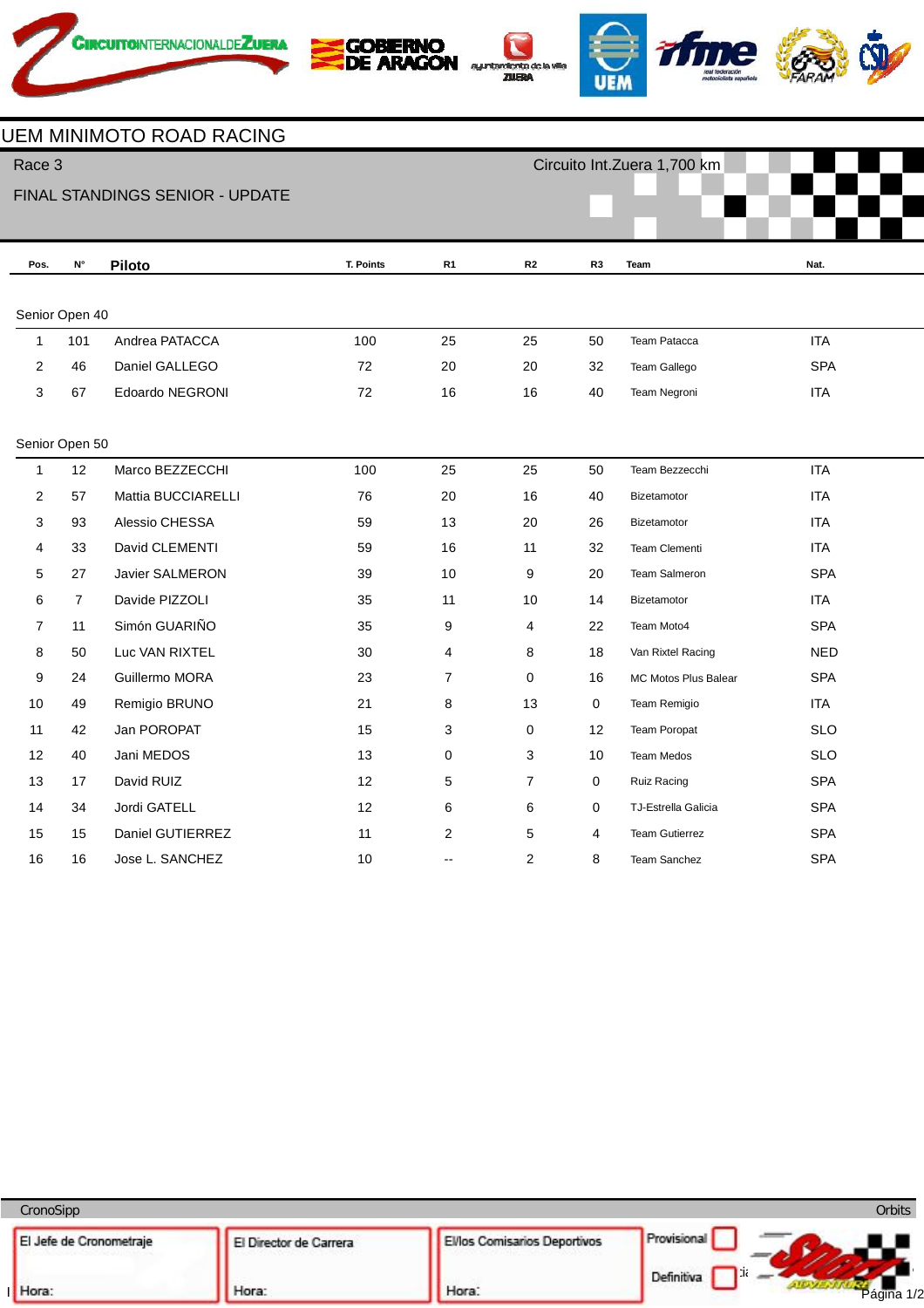









Race 3

## FINAL STANDINGS SENIOR - UPDATE

Circuito Int.Zuera 1,700 km



| Pos. | $N^{\circ}$ | <b>Piloto</b>           | T. Points | R <sub>1</sub> | R2 | R <sub>3</sub>           | Team                       | Nat.       |
|------|-------------|-------------------------|-----------|----------------|----|--------------------------|----------------------------|------------|
| 17   | 70          | Randy VAN HEES          | 8         |                | 1  | 6                        | Van Hees Racing            | <b>NED</b> |
| 18   | 32          | Sara ROMAN              | 2         | 0              | 0  | 2                        | <b>TJ-Estrella Galicia</b> | <b>SPA</b> |
| 19   | 9           | <b>Fracesco PORCARI</b> | 0         | 0              | 0  | 0                        | Bizetamotor                | ITA        |
| 20   | 99          | Daniel BARBA            | 0         | 0              | 0  | 0                        | Team Carpisan              | <b>SPA</b> |
| 21   | 19          | Angel ZUBIAURRE         | 0         | 0              | 0  | $\mathbf 0$              | Team Zubiaurre             | <b>SPA</b> |
| 22   | 60          | Tim VAN DER LINDE       | 0         | 0              | 0  | 0                        | Van Der Linde Racing       | <b>NED</b> |
| 23   | 74          | Unai HERNANDEZ          | 0         | 0              | 0  | $\mathbf 0$              | Team Unai                  | <b>SPA</b> |
| 24   | 21          | Francisco M. JIMENEZ    | 0         | 0              | 0  | 0                        | Team Jimenez               | <b>SPA</b> |
| 25   | 41          | Neic SIPEK              | 0         | 0              | -- | $\overline{\phantom{a}}$ | <b>Team Sipek</b>          | <b>SLO</b> |
| 26   | 43          | Javier MEDINA           | 0         | 0              | -- | 0                        | <b>TJ-Estrella Galicia</b> | <b>SPA</b> |

| CronoSipp               |                        |                                     | Orbits                   |
|-------------------------|------------------------|-------------------------------------|--------------------------|
| El Jefe de Cronometraje | El Director de Carrera | <b>El/los Comisarios Deportivos</b> | Provisional              |
| Hora:                   | Hora:                  | Hora:                               | Definitiva<br>Dágina 2/2 |